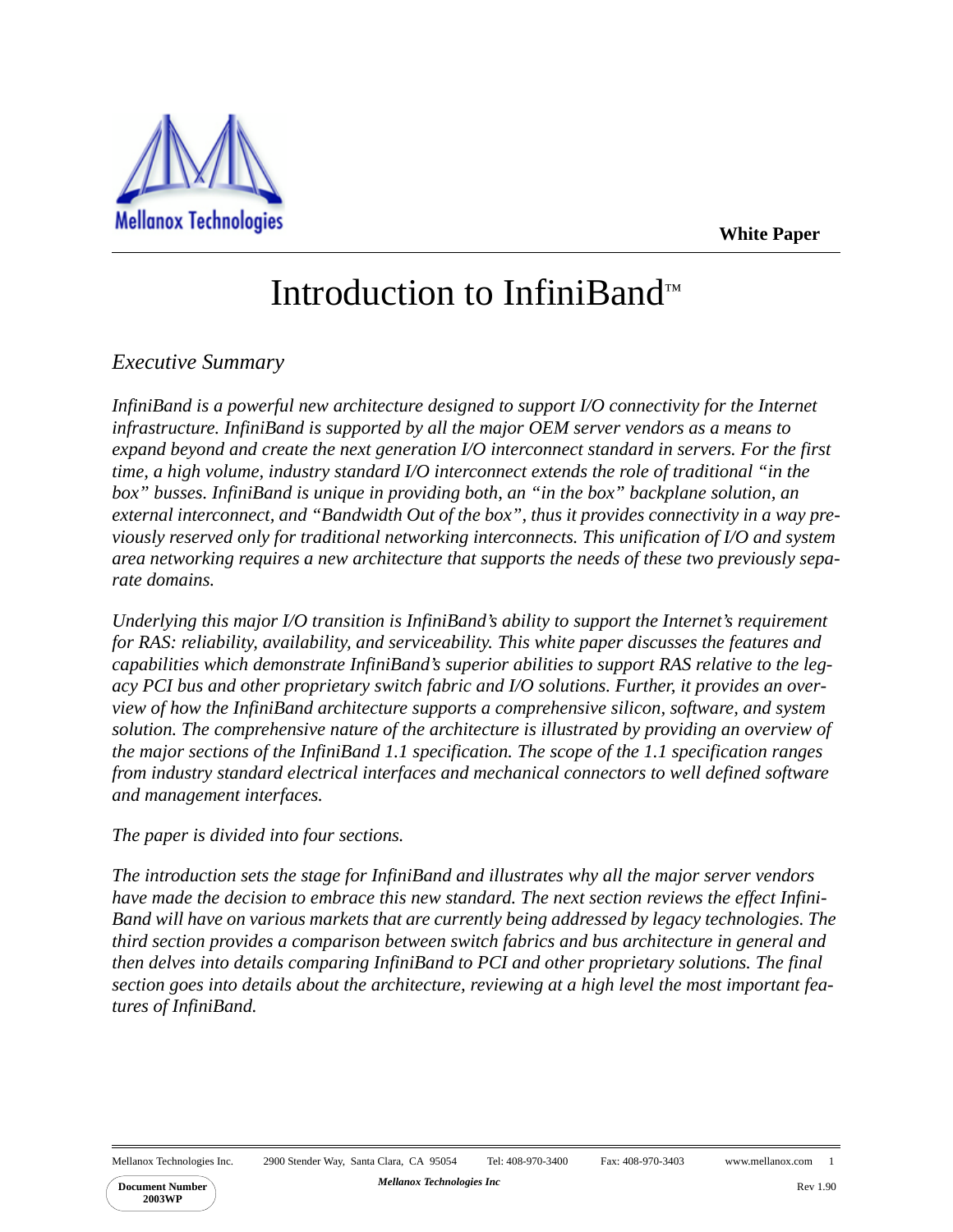# **1.0 Introduction**

*Amdahl's Law* is one of the fundamental principles of computer science and basically states that efficient systems must provide a balance between CPU performance, memory bandwidth, and I/O performance. At odds with this, is *Moore's Law* which has accurately predicted that semiconductors double their performance roughly every 18 months. Since I/O interconnects are governed by mechanical and electrical limitations more severe than the scaling capabilities of semiconductors, these two laws lead to an eventual imbalance and limit system performance. This would suggest that I/O interconnects need to radically change every few years in order to maintain system performance. In fact, there is another practical law which prevents I/O interconnects from changing frequently - *if it ain't broke don't fix it*.

Bus architectures have a tremendous amount of inertia because they dictate the mechanical connections of computer systems and network interface cards as well as the bus interface architecture of semiconductor devices. For this reason, successful bus architectures typically enjoy a dominant position for ten years or more. The PCI bus was introduced to the standard PC architecture in the early 90's and has maintained its dominance with only one major upgrade during that period: from 32 bit/33 MHz to 64bit/66Mhz. The PCI-X initiative takes this one step further to 133MHz and seemingly should provide the PCI architecture with a few more years of life. But there is a divergence between what personal computers and servers require.

Personal Computers or PCs are not pushing the bandwidth capabilities of PCI 64/66. PCI slots offer a great way for home or business users to purchase networking, video decode, advanced sounds, or other cards and upgrade the capabilities of their PC. On the other hand, servers today often include clustering, networking (Gigabit Ethernet) and storage (Fibre Channel) cards in a single system and these push the 1GB bandwidth limit of PCI-X. With the deployment of the Infini-Band architecture, the bandwidth limitation of PCI-X becomes even more acute. The InfiniBand Architecture has defined 4X links, which are being deployed as PCI HCAs (Host Channel Adapters) in the market today. Even though these HCAs offer greater bandwidth that has ever been achieved in the past, PCI-X is a bottleneck as the total aggregate bandwidth of a single InfiniBand 4X link is 20 Gb/s or 2.5 GB/s. This is where new "local" I/O technologies like HyperTransport and 3GIO will play a key complementary role to InfiniBand.

The popularity of the Internet and the demand for 24/7 uptime is driving system performance and reliability requirements to levels that today's PCI interconnect architectures can no longer support. Data storage elements; web, application and database servers; and enterprise computing is driving the need for fail-safe, always available systems, offering ever higher performance. The trend in the industry is to move storage out of the server to isolated storage networks and distribute data across fault tolerant storage systems. These demands go beyond a simple requirement for more bandwidth, and PCI based systems have reached the limits of shared bus architectures. With CPU frequencies passing the gigahertz (Ghz) threshold and network bandwidth exceeding one gigabit per second (Gb/s), there is a need for a new I/O interconnect offering higher bandwidth to support and scale with today's devices.

Introduce InfiniBand, a switch-based serial I/O interconnect architecture operating at a base speed of 2.5 Gb/s or 10 Gb/s in each direction (per port). Unlike shared bus architectures, InfiniBand is a low pin count serial architecture that connects devices on the PCB and enables "Bandwidth Out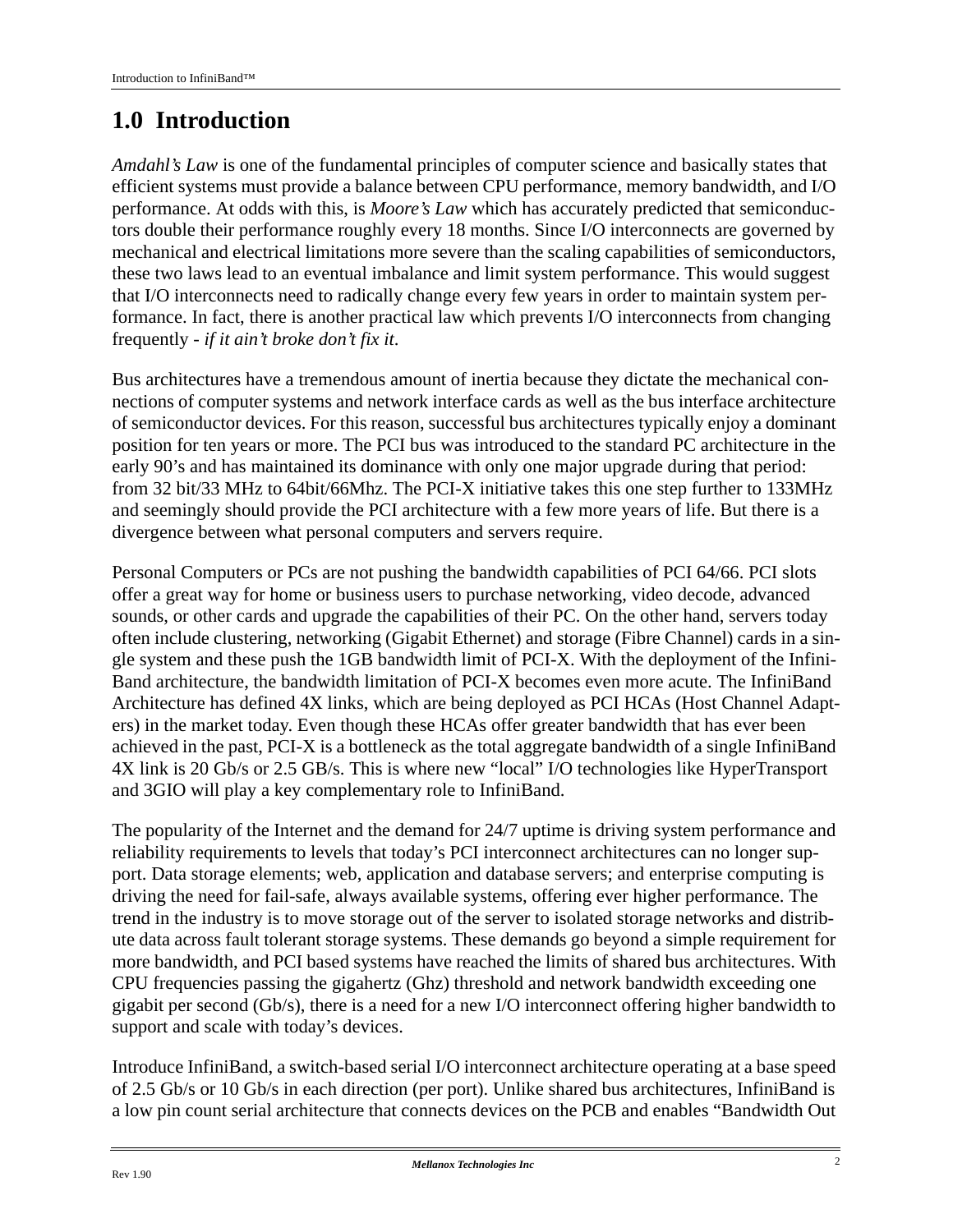of the Box", spanning distances up to 17m over ordinary twisted pair copper wires. Over common fiber cable, it can span distances of several kilometers or more. Furthermore, InfiniBand provides both QoS (Quality of Service) and RAS. These RAS capabilities have been designed into the InfiniBand architecture from the beginning and are critical to its ability to serve as the common I/ O infrastructure for the next generation of compute server and storage systems at the heart of the Internet. As a result, InfiniBand will radically alter the systems and interconnects of the Internet infrastructure<sup>1</sup>. This paper discusses the features inherent to InfiniBand that enable this transformation.



InfiniBand is backed by top companies in the industry, including the steering committee members: Compaq, Dell, Hewlett Packard, IBM, Intel, Microsoft, and Sun. In total, there are more than 220 members of the InfiniBand Trade Association. The InfiniBand architecture offers all the benefits mentioned, but, to realize the full performance bandwidth of the current 10Gb/s links the PCI limitation must be removed, and this is where currently developing interconnect technologies will assist InfiniBand. This paper illustrates how to realize the full potential of InfiniBand, including full bandwidth, even up to the 12X link specification (or 30 Gb/s in each direction), in a later section.

# **2.0 Markets**

Important markets such as Application Clustering, Storage Area Networks, Inter-Tier communication and Inter-Processor Communication (IPC) require high bandwidth, QoS, and RAS fea-

<sup>1.</sup> The white paper InfiniBand and the Internet Data Center covers this transformation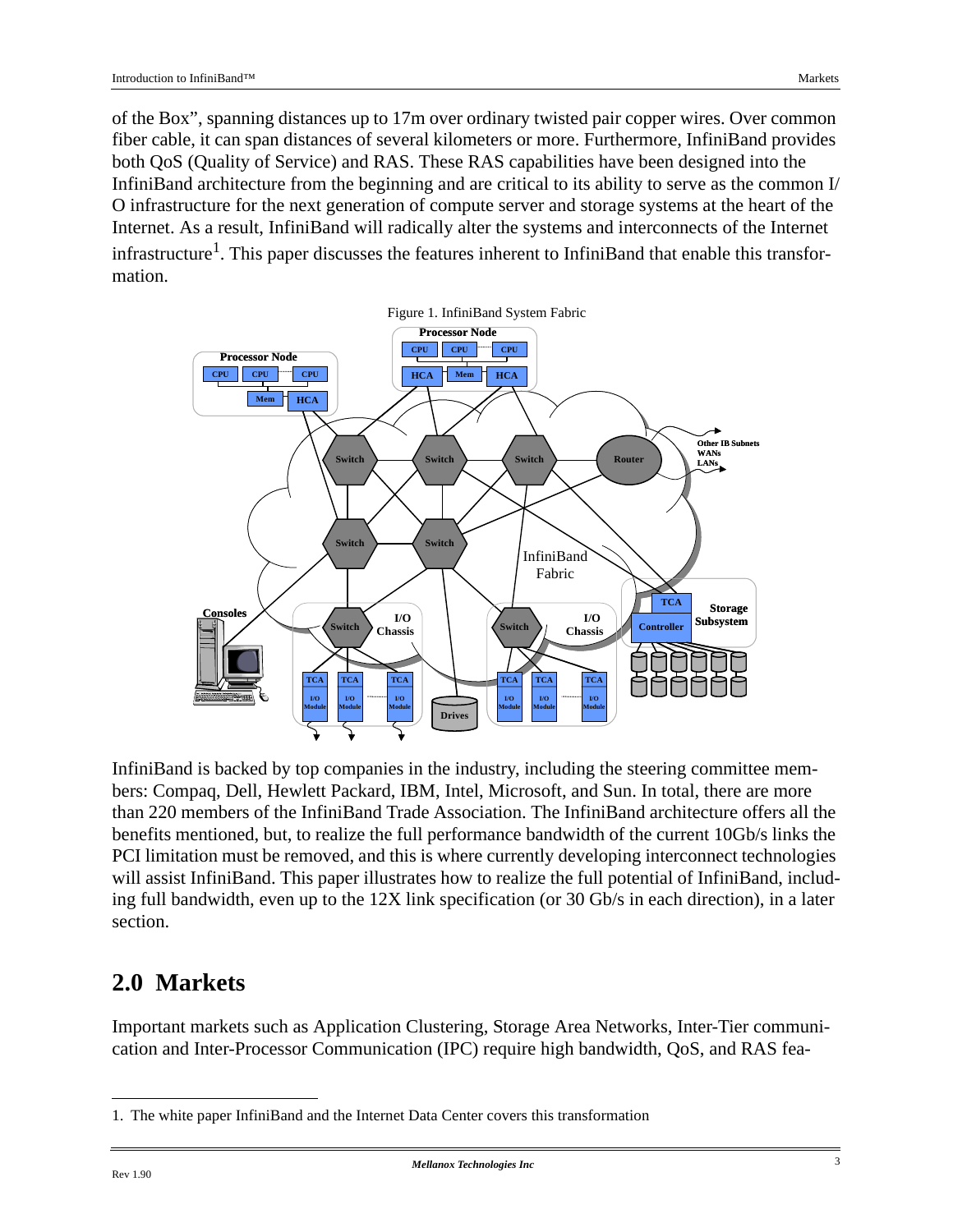tures. Also, many embedded systems (including routers, storage systems, and intelligent switches) utilize the PCI bus, often in the Compact PCI format, for their internal I/O architecture. Such systems are unable to keep up with high-speed networking interconnects such as Gigabit Ethernet and ATM, and therefore many companies are developing proprietary I/O interconnect architectures. Building on the experience of developing Ethernet Local Area Networks (LAN), Fibre Channel Storage Area Networks, and numerous Wide Area Network (WAN) interconnects, InfiniBand has been networked to go beyond the needs of today's markets and provide a cohesive interconnect for a wide range of systems. This is accomplished with direct support for highly important items such as RAS, QoS, and scalability.

# **2.1 Application Clustering**

The Internet today has evolved into a global infrastructure supporting applications such as streaming media, business to business solutions, E-commerce, and interactive portal sites. Each of these applications must support an ever increasing volume of data and demand for reliability. Service providers are in turn experiencing tremendous pressure to support these applications. They must route traffic efficiently

*High priority transactions between devices can be processed ahead of the lower priority items through quality of service mechanisms built into InfiniBand.*

through increasingly congested communication lines, while offering the opportunity to charge for differing QoS and security levels. Application Service Providers (ASP) have arisen to support the outsourcing of e-commerce, e-marketing, and other e-business activities to companies specializing in web-based applications. These ASPs must be able to offer highly reliable services that offer the ability to dramatically scale in a short period of time to accommodate the explosive growth of the Internet. The cluster has evolved as the preferred mechanism to support these requirements. A cluster is simply a group of servers connected by load balancing switches working in parallel to serve a particular application.

InfiniBand simplifies application cluster connections by unifying the network interconnect with a feature-rich managed architecture. InfiniBand's switched architecture provides native cluster connectivity, thus supporting scalability and reliability inside and "out of the box". Devices can be added and multiple paths can be utilized with the addition of switches to the fabric. High priority transactions between devices can be processed ahead of the lower priority items through QoS mechanisms built into InfiniBand.

# **2.2 Inter-Processor Communication (IPC)**

Inter-Processor Communication allows multiple servers to work together on a single application. A high bandwidth, low-latency reliable connection is required between servers to ensure reliable processing. Scalability is critical as applications require more processor bandwidth. The switched nature of InfiniBand provides connection reliability for IPC systems by allowing multiple paths between systems. Scalability is supported with fully hot swappable connections managed by a single unit (Subnet Manager). With multicast support, single transactions can be made to multiple destinations. This includes sending to all systems on the subnet, or to only a subset of these sys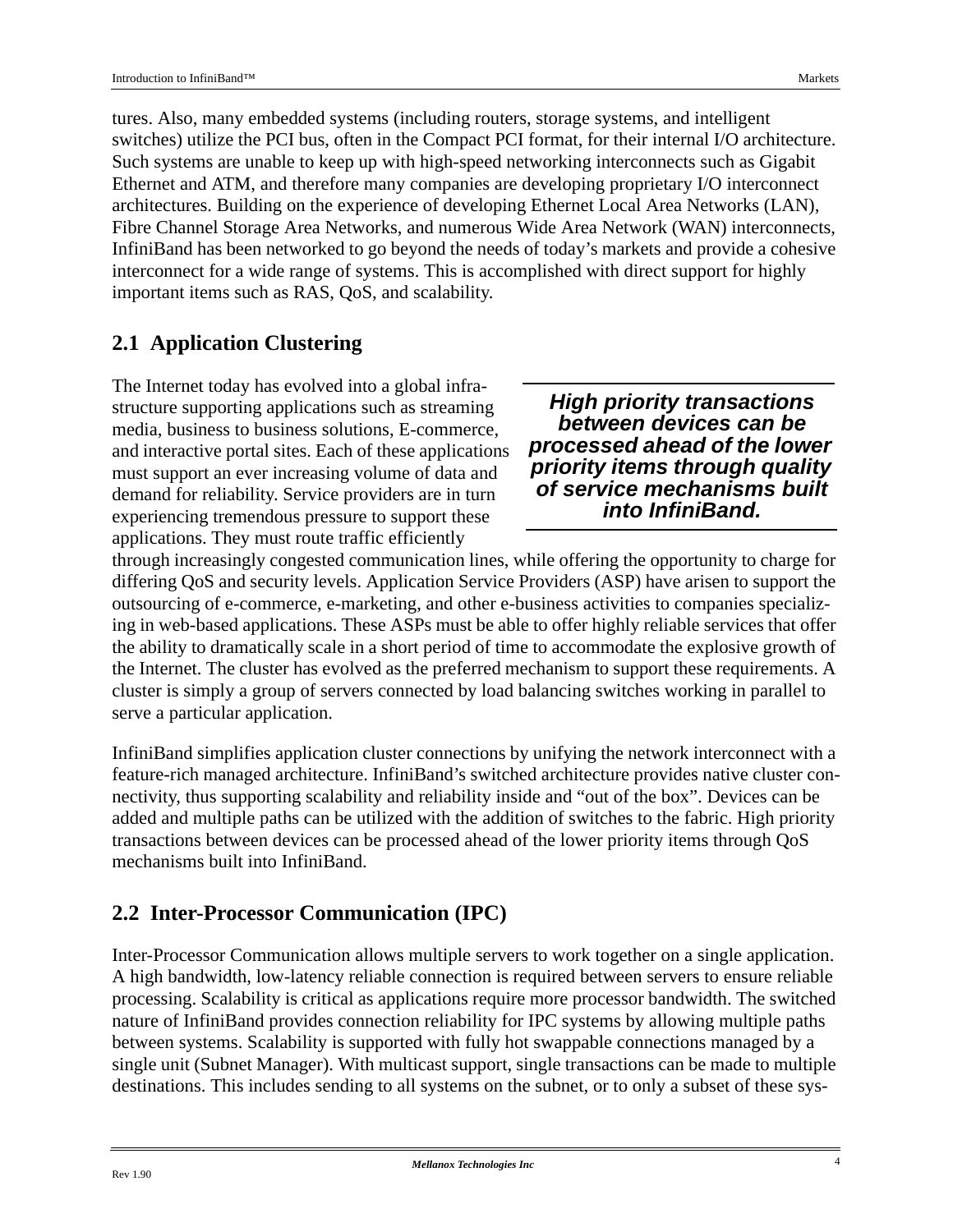tems. The higher bandwidth connections (4X, 12X) defined by InfiniBand provide backbone capabilities for IPC clusters without the need of a secondary I/O interconnect.

# **2.3 Storage Area Networks**

Storage Area Networks are groups of complex storage systems connected together through managed switches to allow very large amounts of data to be accessed from multiple servers. Today, Storage Area Networks are built using Fibre Channel switches, hubs, and servers which are attached through Fibre Channel host bus adapters (HBA). Storage Area Networks are used to provide reliable connections to large databases of information that the Internet Data Center requires. A storage area network can restrict the data that individual servers can access, thereby providing an important "partitioning" mechanism (sometimes called zoning or fencing).

The fabric topology of InfiniBand allows communication to be simplified between storage and server. Removal of the Fibre Channel network allows servers to directly connect to a storage area network without a costly HBA. With features such as Remote DMA (RDMA) support, simultaneous peer to peer communication and end to end flow control, InfiniBand overcomes the deficiencies of Fibre Channel without the need of an expensive, complex HBA. A bandwidth comparison can be seen later in this white paper.

# **3.0 I/O Architectures - Fabric vs. Bus**

The shared bus architecture is the most common I/O interconnect today although there are numerous drawbacks. Clusters and networks require systems with high speed fault tolerant interconnects that cannot be properly supported with a bus architecture. Thus all bus architectures require network interface modules to

# *To keep pace with systems, an I/O architecture must provide a high speed connection with the ability to scale.*

<span id="page-4-0"></span>enable scalable, network topologies. To keep pace with systems, an I/O architecture must provide a high speed connection with the ability to scale. [Table 1](#page-4-0) provides a simple feature comparison between a switched fabric architecture and a shared bus architecture.

| <b>Feature</b>        | <b>Fabric</b> | <b>Bus</b>        |
|-----------------------|---------------|-------------------|
| Topology              | Switched      | <b>Shared Bus</b> |
| Pin Count             | Low           | High              |
| Number of End Points  | Many          | Few               |
| Max Signal Length     | <b>KMs</b>    | Inches            |
| Reliability           | Yes           | No                |
| Scalable              | Yes           | No                |
| <b>Fault Tolerant</b> | Yes           | No                |

|  |  | Table 1. Fabric vs. Shared Bus Architecture |
|--|--|---------------------------------------------|
|  |  |                                             |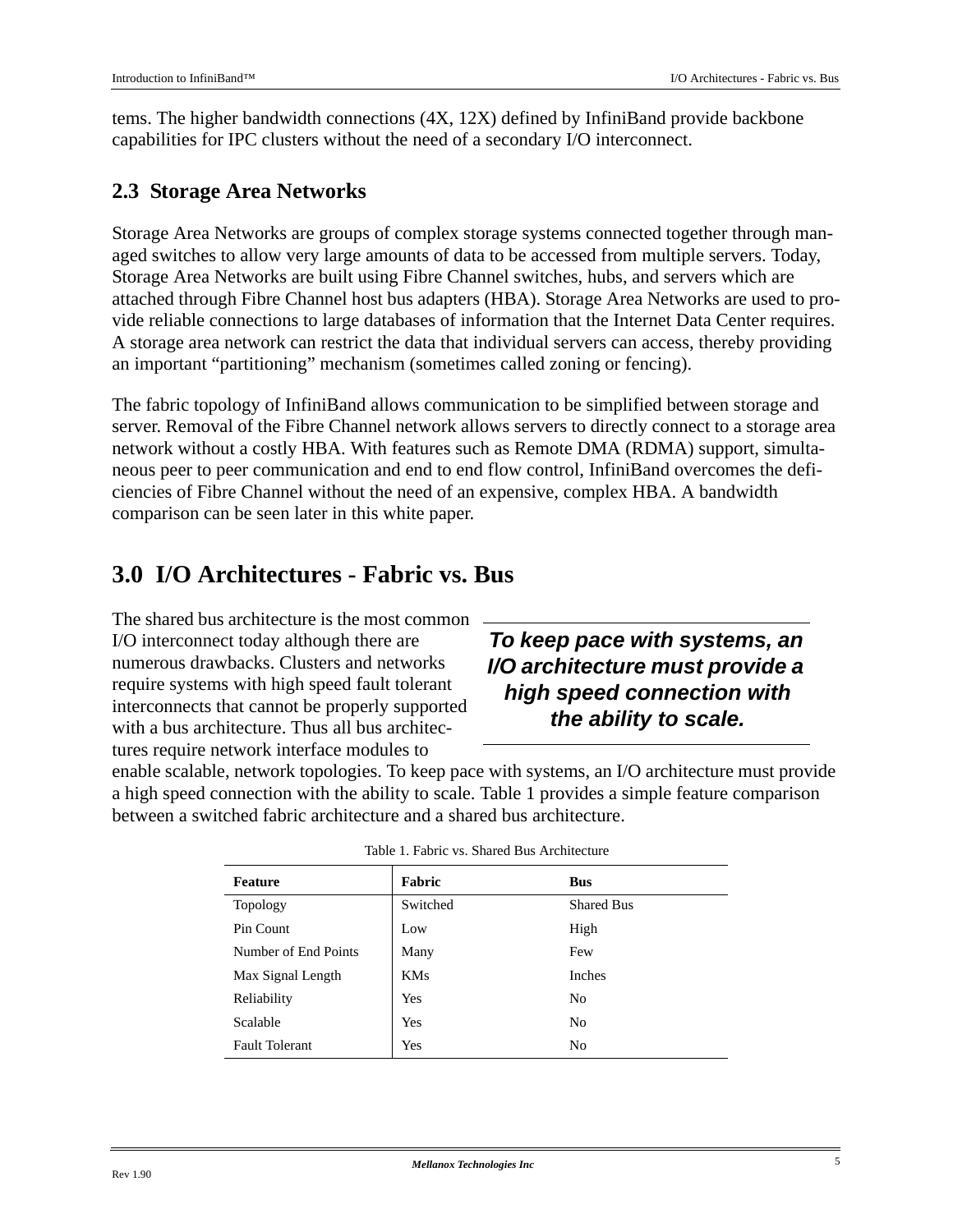# **3.1 Shared Bus Architecture**

In a bussed architecture, all communication shares the same bandwidth. The more ports added to the bus, the less bandwidth available to each peripheral. They also have severe electrical, mechanical, and power issues. On a parallel bus, many pins are necessary for each connection (64 bit PCI requires 90 pins), making the layout of a board very tricky and consuming precious printed circuit board (PCB) space. At high bus frequencies, the distance of each signal is limited to short traces on the PCB board. In a slot-based system with multiple card slots, termination is uncontrolled and can cause problems if not designed properly.



There is a load limit to a bus design that only allows a few devices per bus. Adding a bridge device to provide another bus with a new load limit behind the bridge overcomes this limitation. Although this allows for more devices to be connected to the system, data still flows through the central bus when accessing devices on other parts of the system. Latency and congestion increases with each bridge added to the system. A bus must be designed to operate under fully loaded conditions assuming the worst case number of devices allowed by the specification, which fundamentally limits the bus frequency. One of the major issues with a bus is that it can't support "out of the box" system interconnects. To get systems to talk together, a separate interconnect is required, such as Ethernet (server-to-server communication) or Fibre Channel (storage networking).

# **3.2 Switched Fabric Architecture**

A switched fabric is a point-to-point switch-based interconnect designed for fault tolerance and scalability. A point-to-point switch fabric means that every link has exactly one device connected at each end of the link. Thus the loading and termination characteristics are well controlled and (unlike the bus architecture), with only one device allowed, the worst case is the same as the typical case and therefore I/O performance can be much greater with a fabric.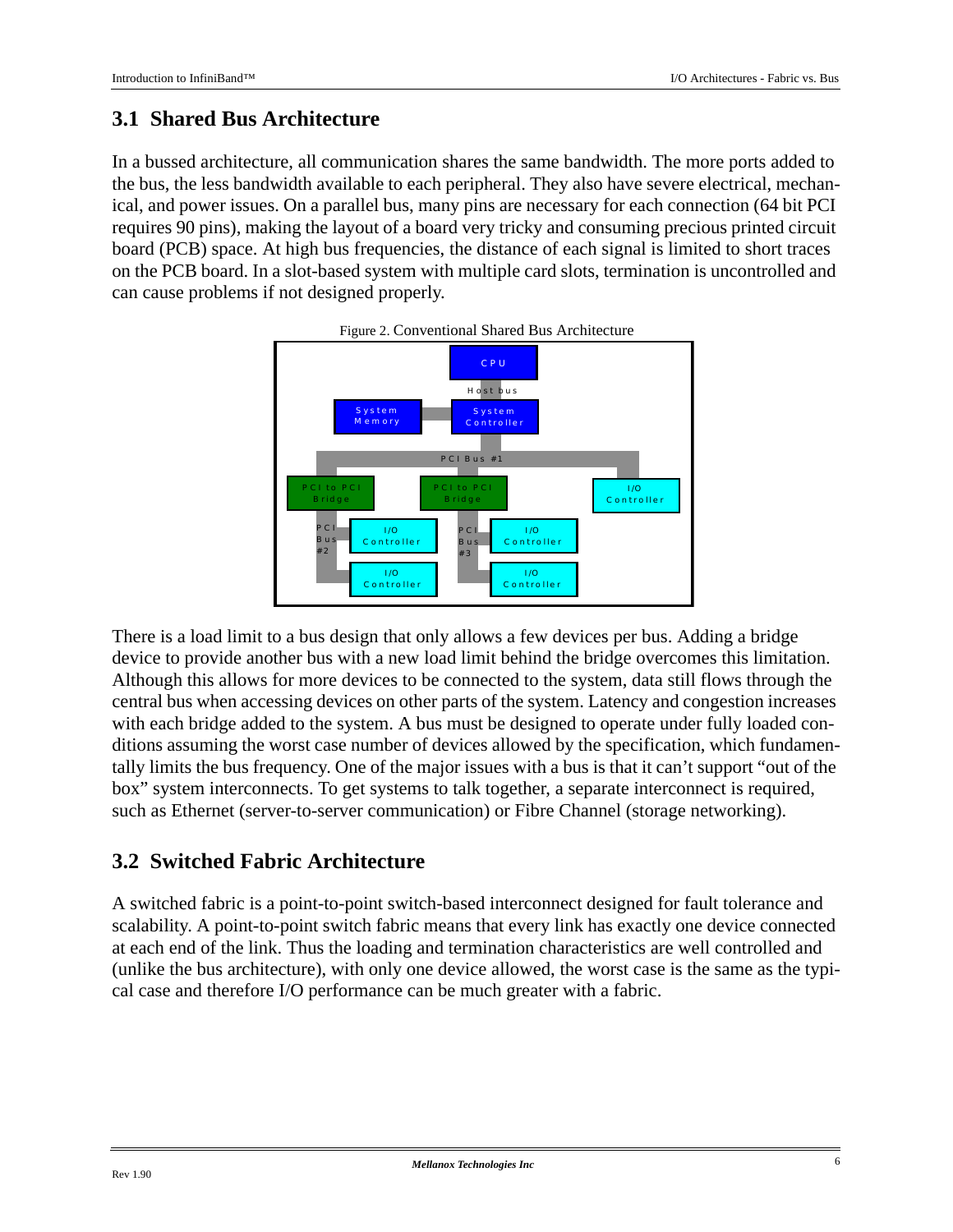

The switched fabric architecture provides scalability which can be accomplished by adding switches to the fabric and connecting more endnodes through the switches. Unlike a shared bus architecture, the aggregate bandwidth of a system increases as additional switches are added to the network. Multiple paths between devices keep the aggregate bandwidth high and provide failsafe, redundant connections.

# **3.3 I/O Interconnect Comparison**

Numerous standards are today vying for supremacy in the interconnect market. Along with Infini-Band, these include PCI-X, Fibre Channel, 3GIO, Gigabit Ethernet, and RapidIO.

With the introduction of PCI-X, the reigning leader of the I/O interconnect market makes an attempt at supporting next generation high speed systems. Although PCI will not disappear completely, its deficiencies will make growth very limited. To make the comparison with InfiniBand is trivial. PCI-X operating at 133Mhz is a 90 pin bus with a fanout of one. This severely limits its reach in the market and without the notion of switches, PCI-X does not provide scalability. In contrast, InfiniBand supports 64k nodes per subnet, utilizing high port density switches requiring only four pins for each connection.

An additional advantage is the low power requirements of InfiniBand physical layer devices (PHYs) relative to other serial interconnect technologies. An InfiniBand copper PHY requires only about 0.25 watts per port. In contrast, a Gigabit Ethernet PHY requires roughly two watts per port. The order of magnitude difference is explained by realizing that Gigabit Ethernet PHY's are designed to support local area networks (LAN's) requiring connections spanning at least 100 meters. InfiniBand addresses only server and storage connections within the Internet Data Center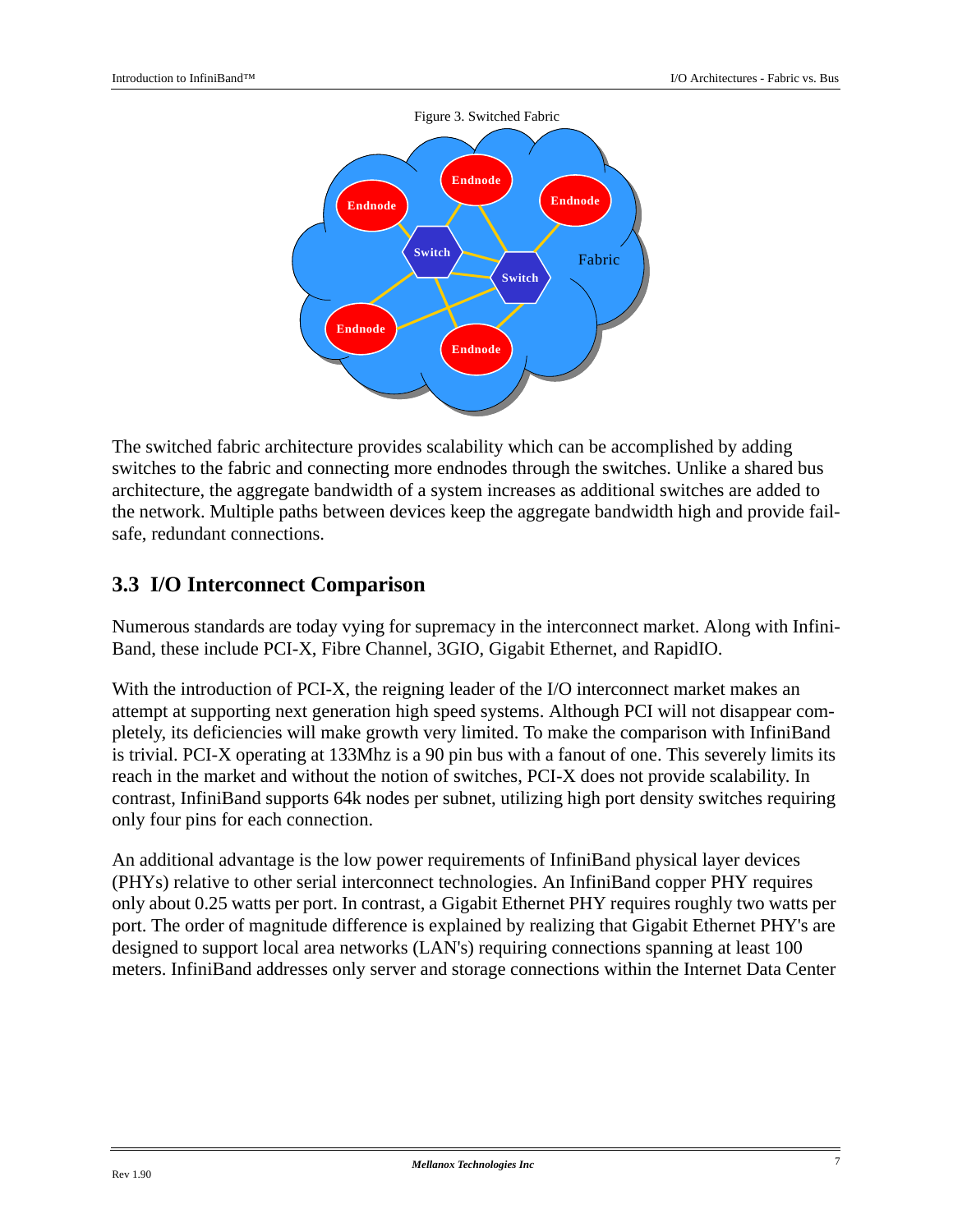and thus does not need to span such great lengths, and can therefore operate at a reduced power level.

The much lower PHY power results in both integration and RAS cost advantages for InfiniBand. In this case, semiconductor integration is limited by the maximum power level of a chip (this time Moore's Law runs into the first law of thermodynamics). Thus for Gigabit Ethernet it may not be feasible to integrate PHYs into switches with 8, 16, 24,

### *InfiniBand is the only architecture that can be used on the PCB while also providing "out of the box" system interconnects (via fiber or copper cabling).*

or more ports. In contrast, with InfiniBand's reduced PHY power requirements, these higher port count devices are entirely within reach. Reducing a multi-chip system to a single chip solution provides substantial cost as well as area savings. Whether or not the PHYs are integrated, Infini-Band's reduced power consumption results in cost savings for highly available applications. High availability requires uninterruptable power supplies in case of power failures. In this era of increased rolling brown-outs, this is a very real issue that facility managers must account for when designing their Internet Infrastructure. With even a moderately sized network, the use of Infini-Band can result in power savings of hundreds of watts with a corresponding reduction in cost savings.

[Table 2, "Feature Comparison"](#page-7-0) examines features supported in hardware by InfiniBand and by other interconnect hardware. Each of the other technologies has serious drawbacks that point to InfiniBand as the clear choice for a system level interconnect. Most notably, InfiniBand is the only architecture that is designed to be used on the PCB while also providing "out of the box" system interconnects (via fiber or copper cabling). InfiniBand is designed as an I/O fabric and delivers transport level connections in hardware and thus is the only technology designed to support all of the data center on a single unified fabric. Each of these technologies offer benefits to the specific problems they were designed to solve, but only InfiniBand offers a single unified wire interconnect for clustering, communication and storage.

Following is a feature comparison among a number of compute I/O technologies.

<span id="page-7-0"></span>

| Feature                                         | <b>InfiniBand</b> <sup>S</sup><br>M | <b>PCI-X</b>    | <b>Fibre</b><br><b>Channel</b> | $1Gb$ &<br>10Gb<br><b>Ethernet</b>   | Hyper-<br><b>Transport</b> <sup>TM</sup> | Rapid I/O       | 3GIO                                    |
|-------------------------------------------------|-------------------------------------|-----------------|--------------------------------|--------------------------------------|------------------------------------------|-----------------|-----------------------------------------|
| <b>Bus/Link Band-</b><br>width                  | 2.5, 10,<br>30Gb/s <sup>a</sup>     | $8.51$ Gb/s     | 1, 2.1 $Gb/s^b$                | 1 Gb, 10Gb                           | 12.8, 25.6,<br>$51.2 \text{Gb/s}^g$      | 16, $32Gb/s^c$  | 2.5, 5,<br>$10, 20, \ldots$<br>$Gb/s^d$ |
| <b>Bus/Link Band-</b><br>width (Full<br>Duplex) | $5, 20, 60$ Gb/<br>$s^a$            | Half-<br>Duplex | 2.1, $4.2Gb/s^b$               | 2 Gb, 20Gb                           | 25.6, 51.2,<br>$102 \text{ Gb/s}^g$      | 32. $64Gb/s^c$  | 5, 10,<br>20, 40,<br>$Gb/s^d$           |
| <b>Pin Count</b>                                | 4, 16, 48 $^{\rm e}$                | 90              | $\overline{4}$                 | $4$ (GbE), $8$<br>$(10GbE-$<br>XAUI) | 55,103,197 <sup>g</sup>                  | $40/76^{\circ}$ | 4, 8, 16,<br>32                         |

Table 2. Feature Comparison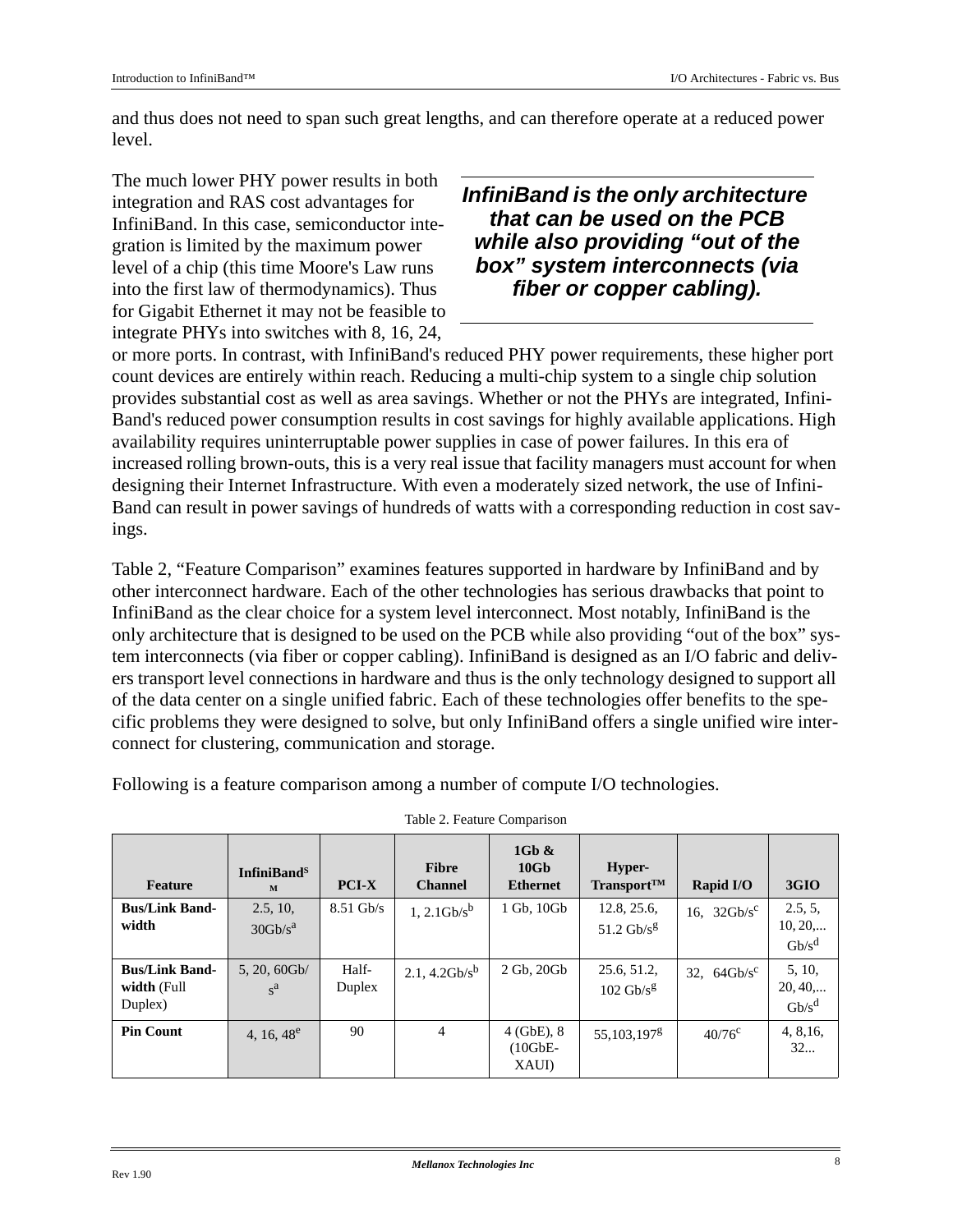| Feature                                                                       | <b>InfiniBand</b> <sup>S</sup><br>M | PCI-X                         | <b>Fibre</b><br><b>Channel</b> | $1Gb$ &<br>10Gb<br><b>Ethernet</b>        | Hyper-<br>$Transport^{TM}$ | Rapid I/O                | <b>3GIO</b>               |
|-------------------------------------------------------------------------------|-------------------------------------|-------------------------------|--------------------------------|-------------------------------------------|----------------------------|--------------------------|---------------------------|
| <b>Transport</b><br><b>Media</b>                                              | PCB, Cop-<br>per & Fiber            | PCB only                      | Copper and<br>Fiber Cable      | PCB, Cop-<br>per & Fiber                  | PCB only                   | PCB only                 | PCB &<br>connec-<br>torsh |
| <b>Max Signal</b><br>Length PCB/<br><b>Copper Cable</b>                       | 30in, 17m                           | inches                        | NA, 13M                        | 20in, 100m                                | inches                     | inches                   | 30in,<br>NA               |
| <b>Maximum Sig-</b><br>nal Length<br><b>Fiber</b>                             | Km                                  |                               | Km                             | Km                                        |                            |                          |                           |
| <b>Simultaneous</b><br>Peer to Peer<br>communication                          | $15\,VLs+$<br><b>Mngt Lane</b>      |                               |                                | X                                         |                            | 3 Transac-<br>tion Flows |                           |
| <b>Native HW</b><br><b>Transport Sup-</b><br>port with Mem-<br>ory Protection | $\mathbf X$                         |                               |                                |                                           |                            |                          |                           |
| <b>In-Band Man-</b><br>agement                                                | $\mathbf X$                         |                               | Out-of-band<br>mngt            | Not native,<br>can use IP                 |                            |                          |                           |
| <b>RDMA</b> Support                                                           | $\mathbf X$                         |                               |                                |                                           |                            |                          |                           |
| <b>Native Virtual</b><br><b>Interface Sup-</b><br>port                        | X                                   |                               |                                |                                           |                            |                          |                           |
| End-to-End<br><b>Flow Control</b>                                             | $\mathbf X$                         |                               |                                | X                                         | X                          | X                        | X                         |
| Partitioning/<br>Zoningf                                                      | X                                   |                               | $\mathbf X$                    | $\mathbf X$                               |                            |                          |                           |
| <b>Quality of Ser-</b><br>vice                                                | $\mathbf X$                         |                               | $\mathbf X$                    | Limited                                   |                            | X                        | limited                   |
| <b>Reliable</b>                                                               | $\mathbf X$                         |                               | $\mathbf X$                    |                                           | $\mathbf{X}^{\mathbf{g}}$  | X                        | X                         |
| <b>Scalable Link</b><br>Widths                                                | X                                   |                               |                                |                                           | X                          | X                        | X                         |
| <b>Backwards</b><br>Compatible                                                | n/a                                 | X (PCI<br>3.3v<br>only)       | X                              | No, 10 GbE<br>new physi-<br>cal signaling | n/a                        | n/a                      | n/a                       |
| <b>Maximum</b><br><b>Packet Payload</b>                                       | 4 KB                                | Not<br>Packet<br><b>Based</b> | $2\ \mathrm{KB}$               | 1.5KB<br>(10GbE no<br>jumbo sup-<br>port) | 64 bytes                   | 256 bytes                | 256<br>bytes              |

Table 2. Feature Comparison

a. The raw bandwidth of an InfiniBand 1x link is 2.5Gb/s (per twisted pair). Data bandwidth is reduced by 8b/10b encoding to 2.0Gb/s for 1X, 8 Gb/s for 4X and 24Gb/s for 12x. In comparison to a half duplex bus the full duplex serial connections yields twice the data rate: 4/16/48 Gb/s.

b. The bandwidth of 2Gb Fibre Channel is 2.1Gb/s but the actual raw bandwidth (due to 8b/10b encoding) is 20% lower or around 1.7Gb/s (twice that for full duplex).

c. Values are for 8 bit/16 bit data paths peak @ 1GHz operation. Speeds of 125, 250 & 500 MHz are supported.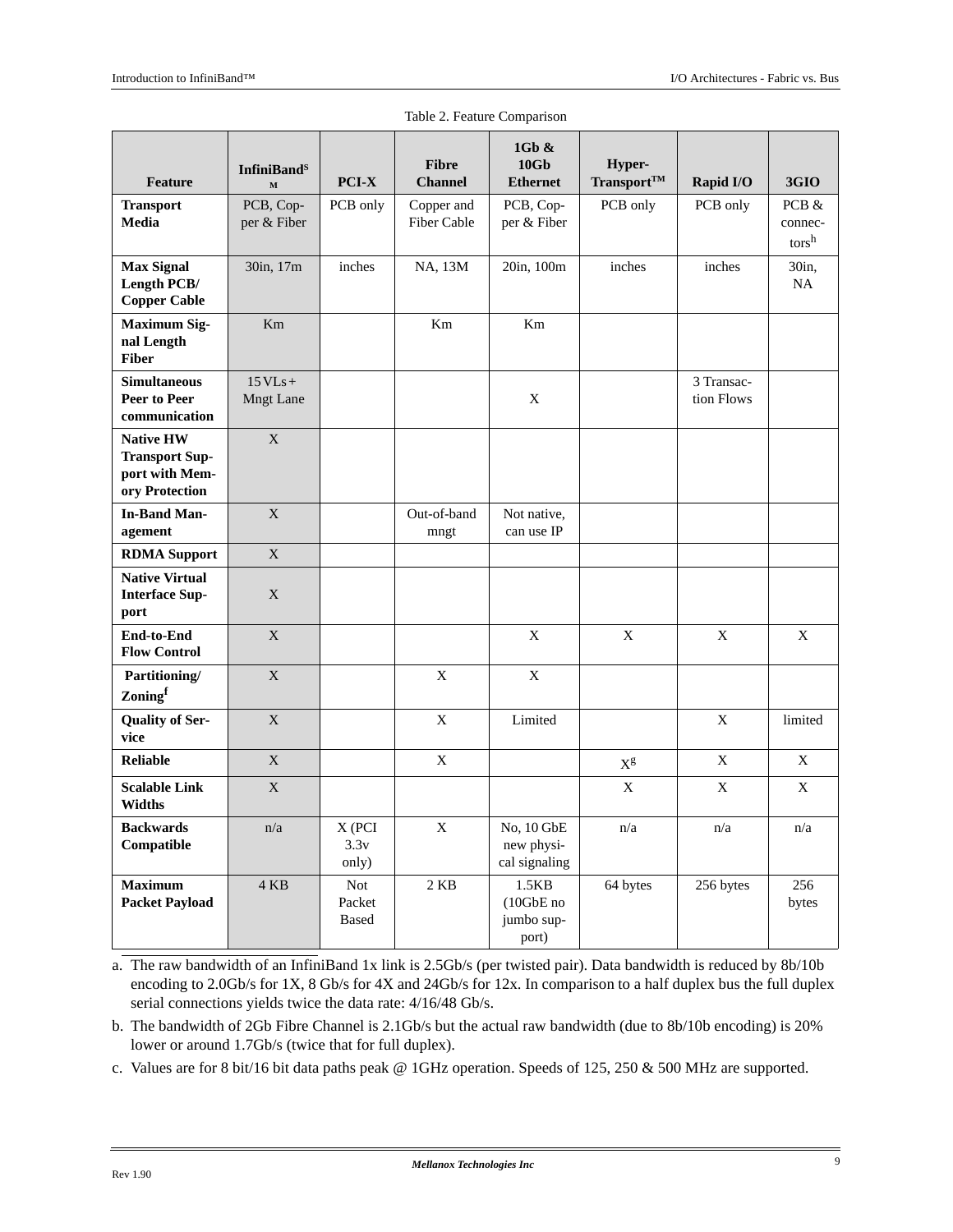- d. The raw bandwidth of an 3GIO link is 2.5Gb/s (per twisted pair). Data bandwidth is reduced by 8b/10b encoding to 2.0Gb/s, 4.0Gb/s, 8.0Gb/s, etc. In comparison to a half duplex bus the full duplex serial connections yields twice the data rate: 4,8,16, Gb/s etc.
- e. The pin count for a 1x link is 4 pins, a 4X links uses 16 pins, and a 12X link uses 48 pins.
- f. Memory partitioning enables multiple hosts to access storage endpoints in a controlled manner based on a key. Access to a particular endpoint is controlled by this key, so different hosts can have access to different elements in the network.
- g. Based upon 8, 16, 32 bit HyperTransport (it can support  $2 \& 4$  bit modes) with up to 800 Million transfers per second operation (modes from 400 MHz DDR can be supported). Error management features will be refined in future revisions of the specification.
- h: 3GIO has 1X, 2X, 4X, 8X, 16X and 32X lane widths. Copper, optical and emerging physical signaling media.

### **3.4 Interconnects Complement InfiniBand**

Several of these new interconnects are actually key enablers for InfiniBand as they provide access to new levels of processor bandwidth and allow InfiniBand to extend this bandwidth outside the box. Technologies such as 3GIO, HyperTransport, and Rapid I/O are being developed and this will provide InfiniBand with a point of attachment to system logic that can support the 20 Gb/s required by 4X InfiniBand links and even the 60 Gb/sec needed by12X InfiniBand links. These technologies complement InfiniBand nicely.

### **3.5 Bandwidth Out of the Box**

A fundamental aspect of the Infini-Band Architecture is the concept of *"Bandwidth Out of the Box"*. Infini-Band has the ability to take bandwidth, which has historically been trapped inside the server, and extend this across the fabric. InfiniBand enables 10Gb/s performance to be effectively utilized, by delivering the data precisely where it is needed anywhere in the fabric. Historically bandwidth goes down the farther from the CPU data travels. [Figure 4,](#page-9-0)  ["Bandwidth Out of the Box"](#page-9-0) illustrates this phenomena and the historical trends. Outside of the box means

<span id="page-9-0"></span>

bandwidth from the processor to I/O, between servers for clustering or inter-processor communication (IPC), to storage, and all the way to the edge of the data center. Current state of the art processors have front side busses able to communicate with other processors and memory at 25 Gb/ sec, but the PCI-X systems available today constrain the bandwidth available "outside the box" to only 8 Gb/s. Actual bandwidth within the data center is even further limited, with IPC bandwidth constrained to 1 or 2 Gb/s, Fibre Channel or storage communication is at best 2 Gb/sec and communication between systems, typically over Ethernet is limited to 1Gb/s. This illustrates that from the processor to the edge of the data center an order of magnitude of bandwidth is lost.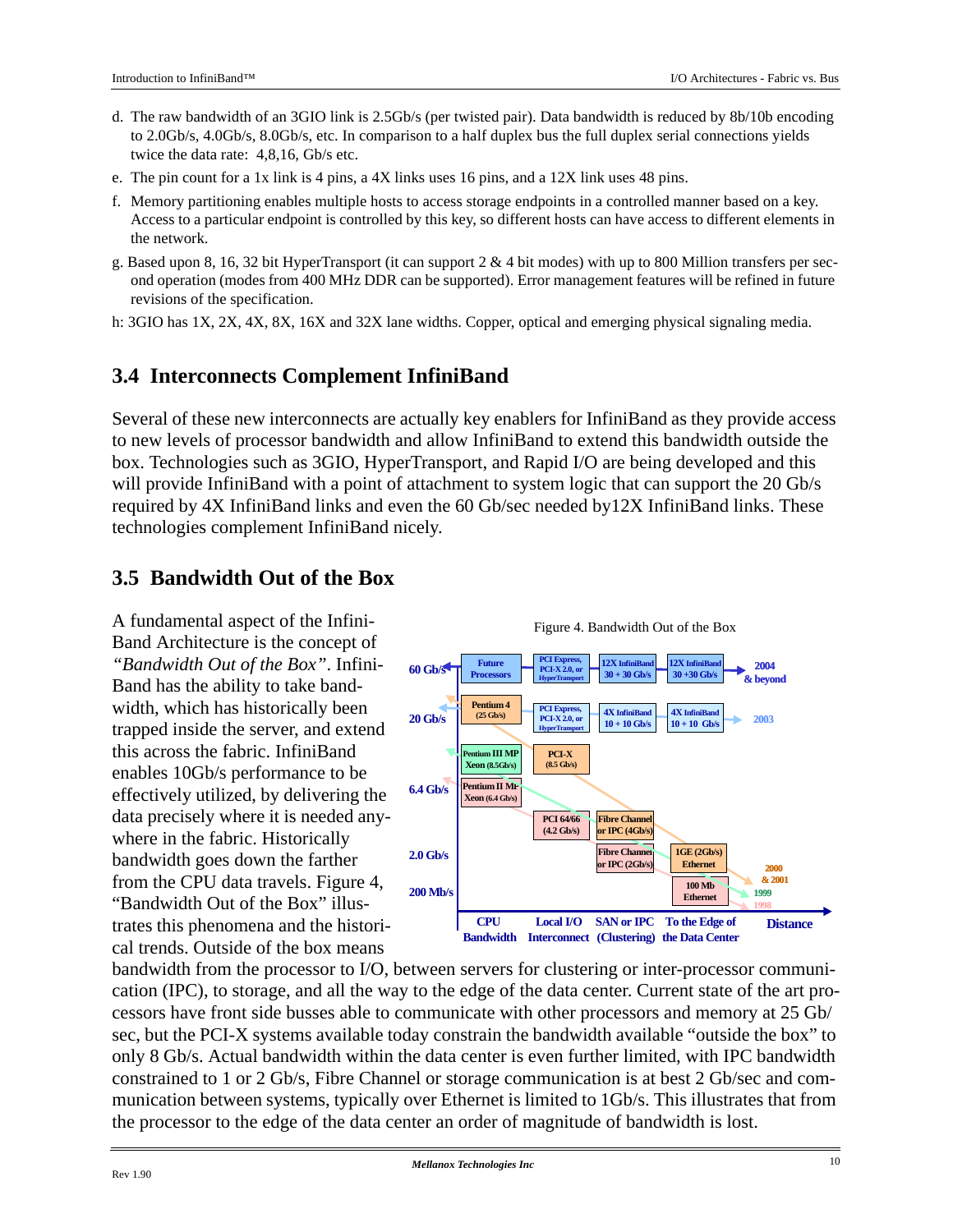As discussed, new interconnects, namely 3GIO, HyperTransport or Rapid I/O can be used to increase I/O bandwidth well past 30 or even 60 Gb/s. As new processors and/or system chip sets incorporate these interconnects, the current PCI limitations are overcome. From there the bandwidth of InfiniBand can be unleashed as the HCA will connect into these interconnects and this allows clustering, communication and storage all to be connected at native InfiniBand speeds. 1X (2.5 Gb/s) and 4X (10 Gb/s) links are being deployed since 2001, and 2003 marks the deployment of 12X or 30 Gb/s links.

The figure below illustrates how InfiniBand releases *Bandwidth Out of the Box* by giving a historical look at bandwidth in the data center. Circa 1998: Intel's Pentium II offered world class performance but the overall design of the compute server architecture limited the processors bandwidth to "inside the box." The further data travels from the processor the lower the bandwidth, until more than an order of magnitude of bandwidth is lost at the edge 100 Mb/sec. Circa 1999: The Pentium III improves processor performance but the equation stays the same. Bandwidth is lost over distance as data centers still communicate at only 100 Mb/sec at the edge. In 2000 & 2001 the Pentium 4 and all other data center sub systems improve bandwidth, but the equation still remains the same: there is more than an order of magnitude loss of bandwidth from the Processor to the edge of the data center. The InfiniBand Architecture changes the equation. The InfiniBand architecture provides 20Gb/s bandwidth (aggregate baud rate) from the processor to the edge of the data center including LAN/WAN and storage connection. InfiniBand enables *Bandwidth Out of the Box* allowing processor level bandwidth to move all the way to the edge of the data center. Additionally, the InfiniBand Architecture provides the headroom at 12X to scale to 60 Gb/s in 2003.

It is important to note that InfiniBand delivers not only bandwidth, but also delivers the data right where it is needed; through RDMA transfers from system memory to system memory. InfiniBand implements a reliable in-order transport connection in hardware and thus data is delivered extremely efficiently, with low latencies and without host CPU assistance. This is a huge benefit compared to Ethernet which has much longer latencies and consumes significant CPU cycles to run the TCP stack.

# **4.0 InfiniBand Technical Overview**

InfiniBand is a switch-based point-to-point interconnect architecture developed for today's systems with the ability to scale for next generation system requirements. It operates both on the PCB as a component-to-component interconnect as well as an "out of the box" chassis-to-chassis interconnect. Each individual link is based on a four-wire 2.5 Gb/s bidirectional connection. The architecture defines a layered hardware protocol (Physical, Link, Network, Transport Layers) as well as a software layer to manage initialization and the communication between devices. Each link can support multiple transport services for reliability and multiple prioritized virtual communication channels.

To manage the communication within a subnet, the architecture defines a communication management scheme that is responsible for configuring and maintaining each of the InfiniBand elements. Management schemes are defined for error reporting, link failover, chassis management and other services, to ensure a solid connection fabric.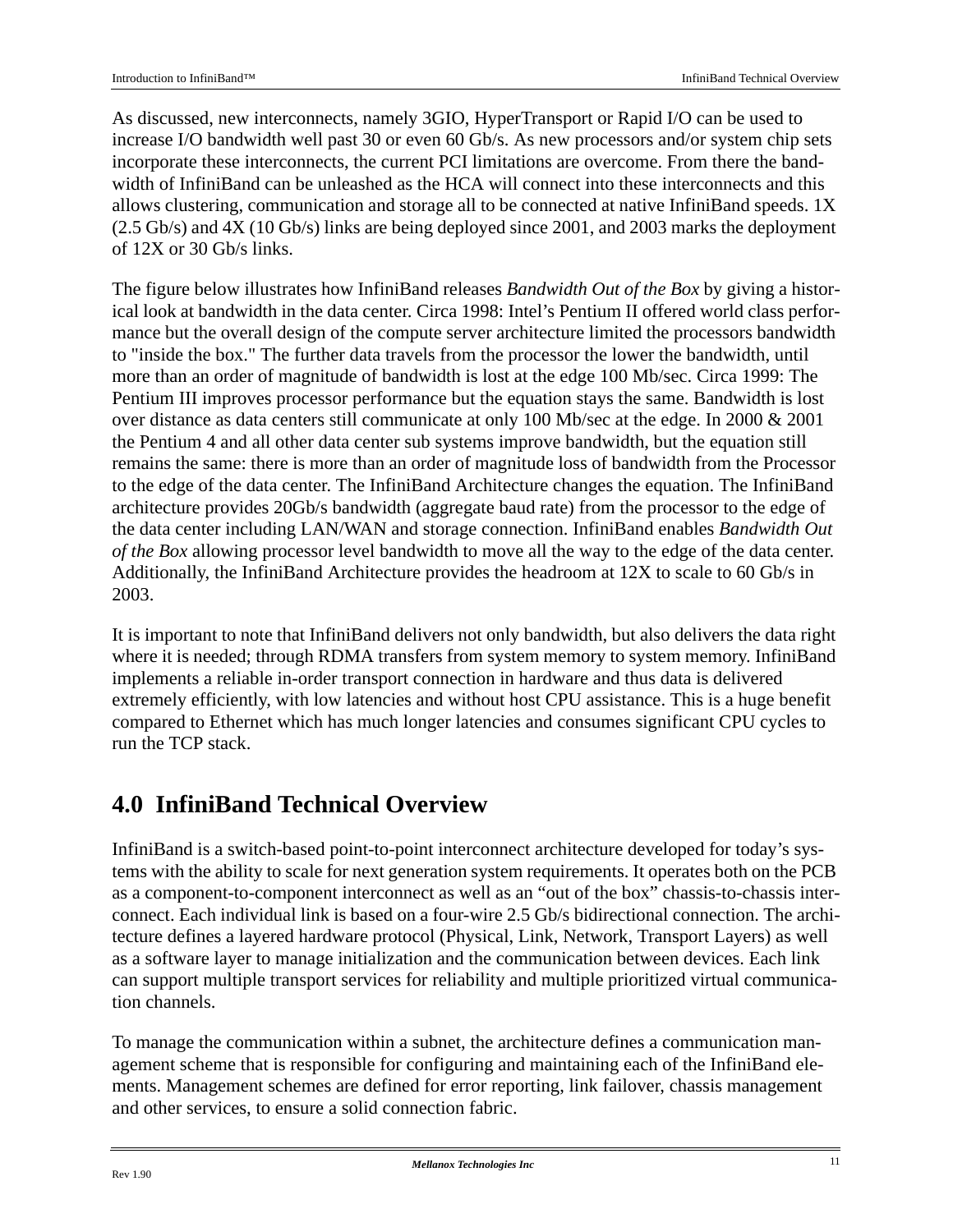InfiniBand Feature Set

- **•** Layered Protocol Physical, Link, Network, Transport, Upper Layers
- **•** Packet Based Communication
- **•** Quality of Service
- **•** Three Link Speeds 1X - 2.5 Gb/s, 4 wire 4X - 10 Gb/s, 16 wire 12X - 30 Gb/s, 48 wire
- **•** PCB, Copper and Fiber Cable Interconnect
- **•** Subnet Management Protocol
- **•** Remote DMA Support
- **•** Multicast and Unicast Support
- **•** Reliable Transport Methods Message Queuing
- **•** Communication Flow Control Link Level and End to End

### **4.1 InfiniBand Layers**

<span id="page-11-0"></span>The InfiniBand architecture is divided into multiple layers where each layer operates independently of one another. As shown in [Figure 5, "InfiniBand Layers"](#page-11-0) InfiniBand is broken into the following layers: Physical, Link, Network, Transport, and Upper Layers.



#### Figure 5. InfiniBand Layers

#### **4.1.1 Physical Layer**

InfiniBand is a comprehensive architecture that defines both electrical and mechanical characteristics for the system. These include cables and receptacles for fiber and copper media, backplane connectors, and hot swap characteristics.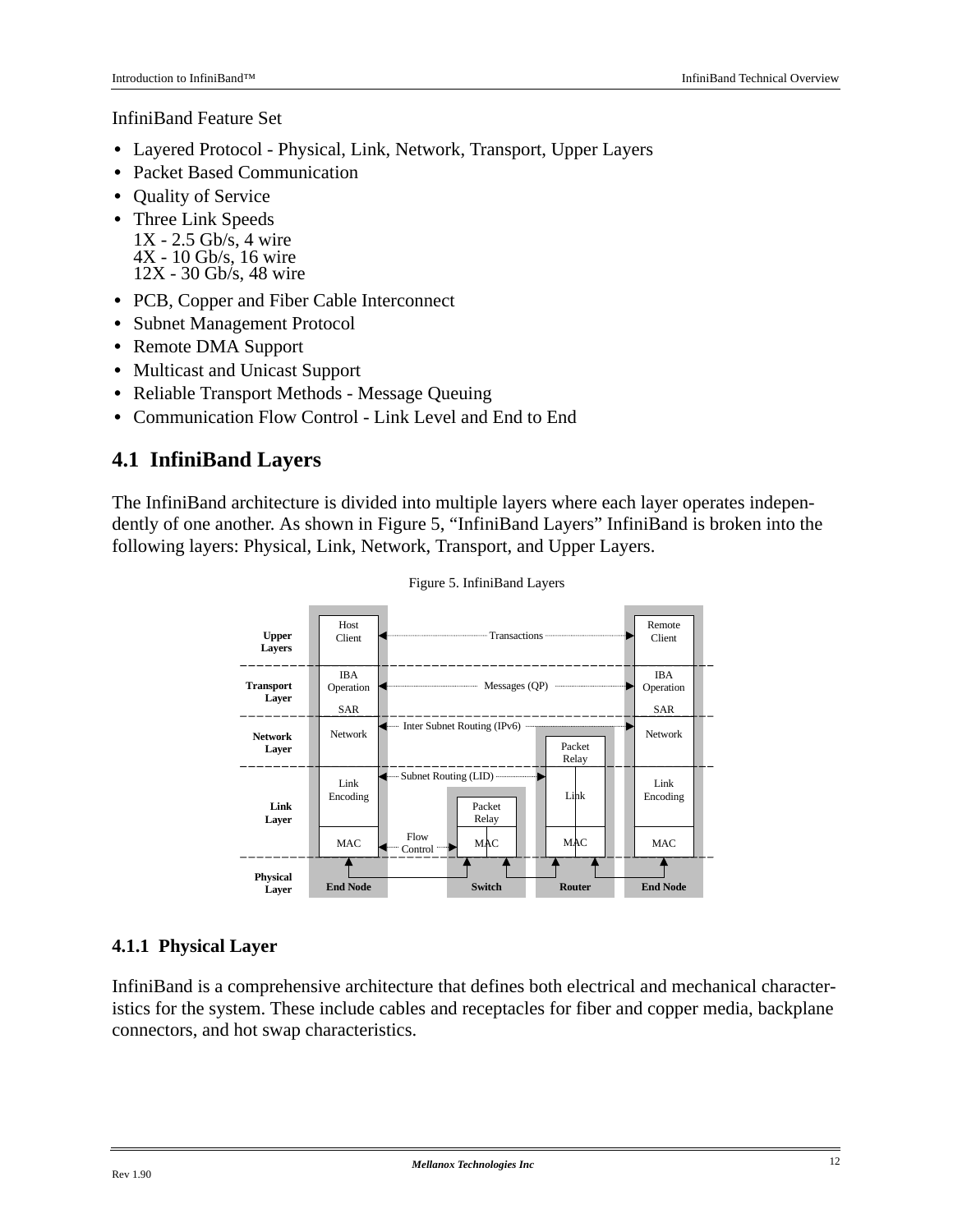

Figure 6. InfiniBand Architecture Specification v1.0, Sample Connector - Mechanical Characteristics

<span id="page-12-0"></span>InfiniBand defines three link speeds at the physical layer, 1X, 4X, 12X. Each individual link is a four wire serial differential connection (two wires in each direction) that provide a full duplex connection at 2.5 Gb/s. These links are illustrated in [Figure 7, "InfiniBand Physical Link"](#page-12-0).

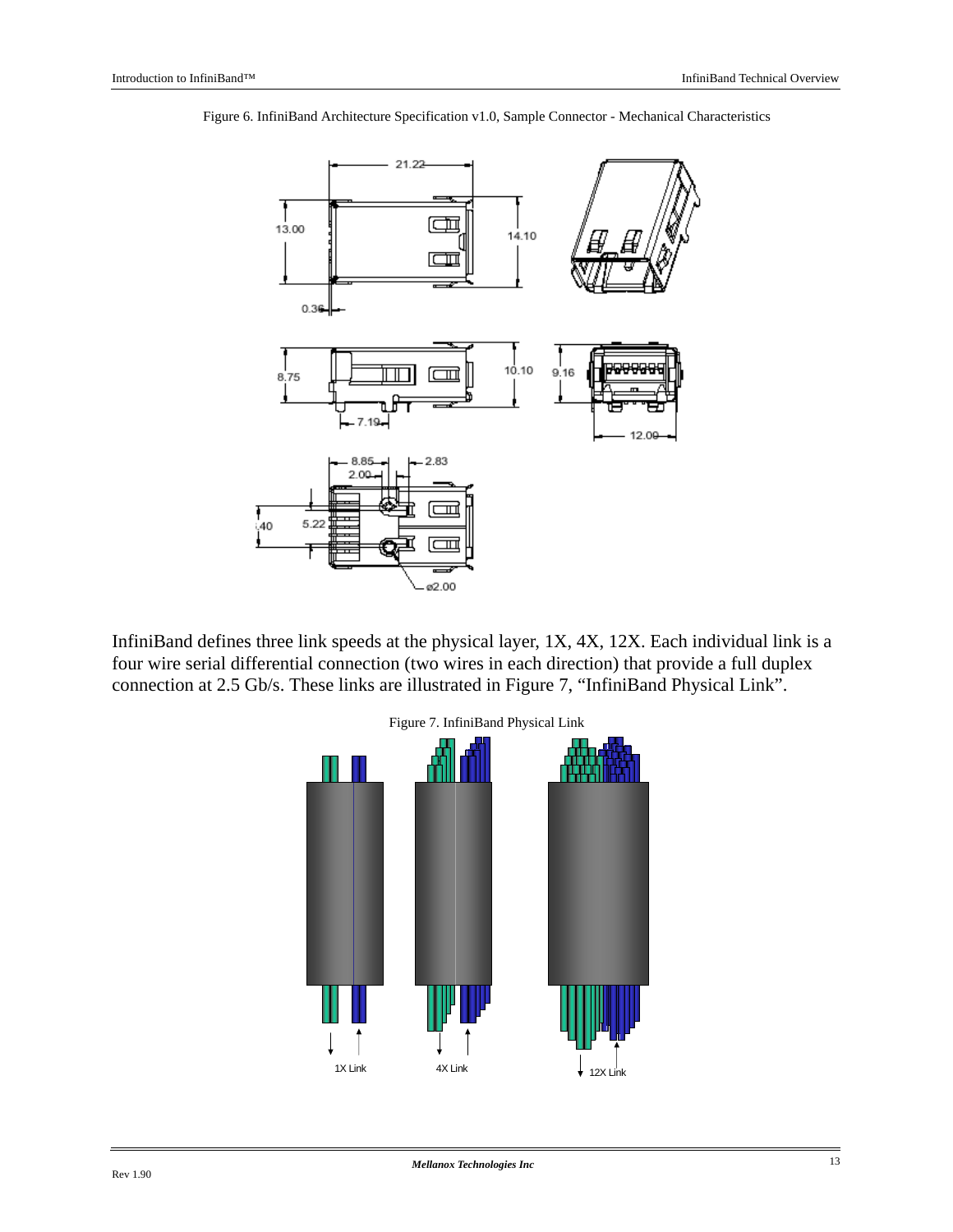<span id="page-13-0"></span>

| <b>InfiniBand Link</b> | <b>Signal Count</b> | <b>Signalling Rate</b> | Data Rate         | <b>Fully Duplexed</b><br>Data Rate |
|------------------------|---------------------|------------------------|-------------------|------------------------------------|
| 1Х                     | 4                   | $2.5$ Gb/s             | $2.0$ Gb/s        | $4.0$ Gb/s                         |
| 4X                     | 16                  | $10 \text{ Gb/s}$      | $8 \text{Gb/s}$   | $16.0$ Gb/s                        |
| 12X                    | 48                  | $30 \text{ Gb/s}$      | $24 \text{ Gb/s}$ | $48.0$ Gb/s                        |

Table 3. InfiniBand Link Rates

The data rates and pin counts for these links are shown in [Table 3, "InfiniBand Link Rates".](#page-13-0)

Note: The bandwidth of an InfiniBand 1X link is 2.5 Gb/s. The actual raw data bandwidth is 2.0 Gb/s (data is 8b/10b encoded). Due to the link being bi-directional, the aggregate bandwidth with respect to a bus is 4 Gb/s. Most products are multi-port designs where the aggregate system I/O bandwidth will be additive.

InfiniBand defines multiple connectors for "out of the box" communications. Both, fiber and copper cable connectors as well as a backplane connector for rack-mounted systems, are defined.

### **4.1.2 Link Layer**

The link layer (along with the transport layer) is the heart of the InfiniBand Architecture. The link layer encompasses packet layout, point-to-point link operations, and switching within a local subnet.

**•** Packets

There are two types of packets within the link layer, management and data packets. Management packets are used for link configuration and maintenance. Device information, such as Virtual Lane support is determined with management packets. Data packets carry up to 4k bytes of a transaction payload.

**•** Switching

Within a subnet, packet forwarding and switching is handled at the link layer. All devices within a subnet have a 16 bit Local ID (LID) assigned by the Subnet Manager. All packets sent within a subnet use the LID for addressing. Link Level switching forwards packets to the device specified by a Destination LID within a Local Route Header (LRH) in the packet. The LRH is present in all packets.

**•** QoS

QoS is supported by InfiniBand through Virtual Lanes (VL). These VLs are separate logical communication links which share a single physical link. Each link can support up to 15 standard VLs and one management lane (VL 15). VL15 is the highest priority and VL0 is the lowest. Management packets use VL15 exclusively. Each device must support a minimum of VL0 and VL15 while other VLs are optional.

*QoS is supported by InfiniBand through Virtual Lanes (VL). These VLs are separate logical communication links which share a single physical link.*

As a packet traverses the subnet, a Service Level (SL) is defined to ensure its QoS level. Each link along a path can have a different VL, and the SL provides each link a desired priority of communication. Each switch/router has a SL to VL mapping table that is set by the subnet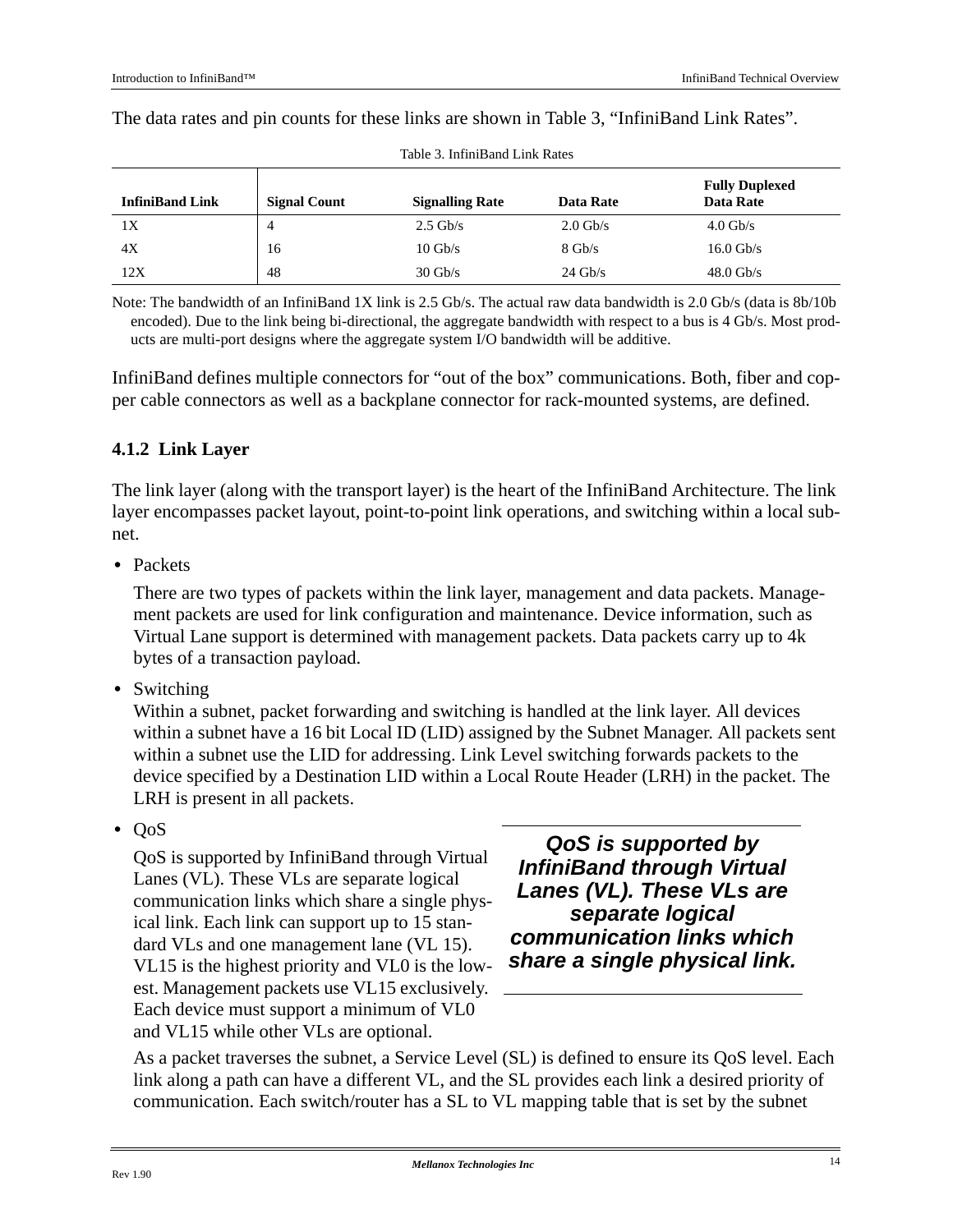manager to keep the proper priority with the number of VLs supported on each link. Therefore, the InfiniBand Architecture can ensure end-to-end QoS through switches, routers and over the long haul.

**•** Credit Based Flow Control

Flow control is used to manage data flow between two point-to-point links. Flow control is handled on a per VL basis allowing separate virtual fabrics to maintain communication utilizing the same physical media. Each receiving end of a link supplies credits to the sending device on the link to specify the amount of data that can be received without loss of data. Credit passing between each device is managed by a dedicated link packet to update the number of data packets the receiver can accept. Data is not transmitted unless the receiver advertises credits indicating receive buffer space is available.

**•** Data integrity

At the link level there are two CRCs per packet, Variant CRC (VCRC) and Invariant CRC (ICRC) that ensure data integrity. The 16 bit VCRC includes all fields in the packet and is recalculated at each hop. The 32 bit ICRC covers only the fields that do not change from hop to hop. The VCRC provides link level data integrity between two hops and the ICRC provides end-to-end data integrity. In a protocol like ethernet which defines only a single CRC, an error can be introduced within a device which then recalculates the CRC. The check at the next hop would reveal a valid CRC even though the data has been corrupted. InfiniBand includes the ICRC so that when a bit error is introduced, the error will always be detected.

#### **4.1.3 Network Layer**

The network layer handles routing of packets from one subnet to another (within a subnet, the network layer is not required). Packets that are sent between subnets contain a Global Route Header (GRH). The GRH contains the 128 bit IPv6 address for the source and destination of the packet. The packets are forwarded between subnets through a router based on each device's 64 bit globally unique ID (GUID). The router modifies the LRH with the proper local address within each subnet. Therefore the last router in the path replaces the LID in the LRH with the LID of the destination port. Within the network layer, InfiniBand packets do not require the network layer information and header overhead when used within a single subnet (which is a likely scenario for Infiniband system area networks).

#### **4.1.4 Transport Layer**

The transport layer is responsible for in-order packet delivery, partitioning, channel multiplexing and transport services (reliable connection, reliable datagram, unreliable connection, unreliable datagram, raw datagram). The transport layer also handles transaction data segmentation when sending, and reassembly when receiving. Based on the Maximum Transfer Unit (MTU) of the path, the transport layer divides the data into packets of the proper size. The receiver reassembles the packets based on a Base Transport Header (BTH) that contains the destination queue pair and packet sequence number. The receiver acknowledges the packets and the sender receives these acknowledgements as well as updates the completion queue with the status of the operation. Infiniband Architecture offers a significant improvement for the transport layer: all functions are implemented in hardware.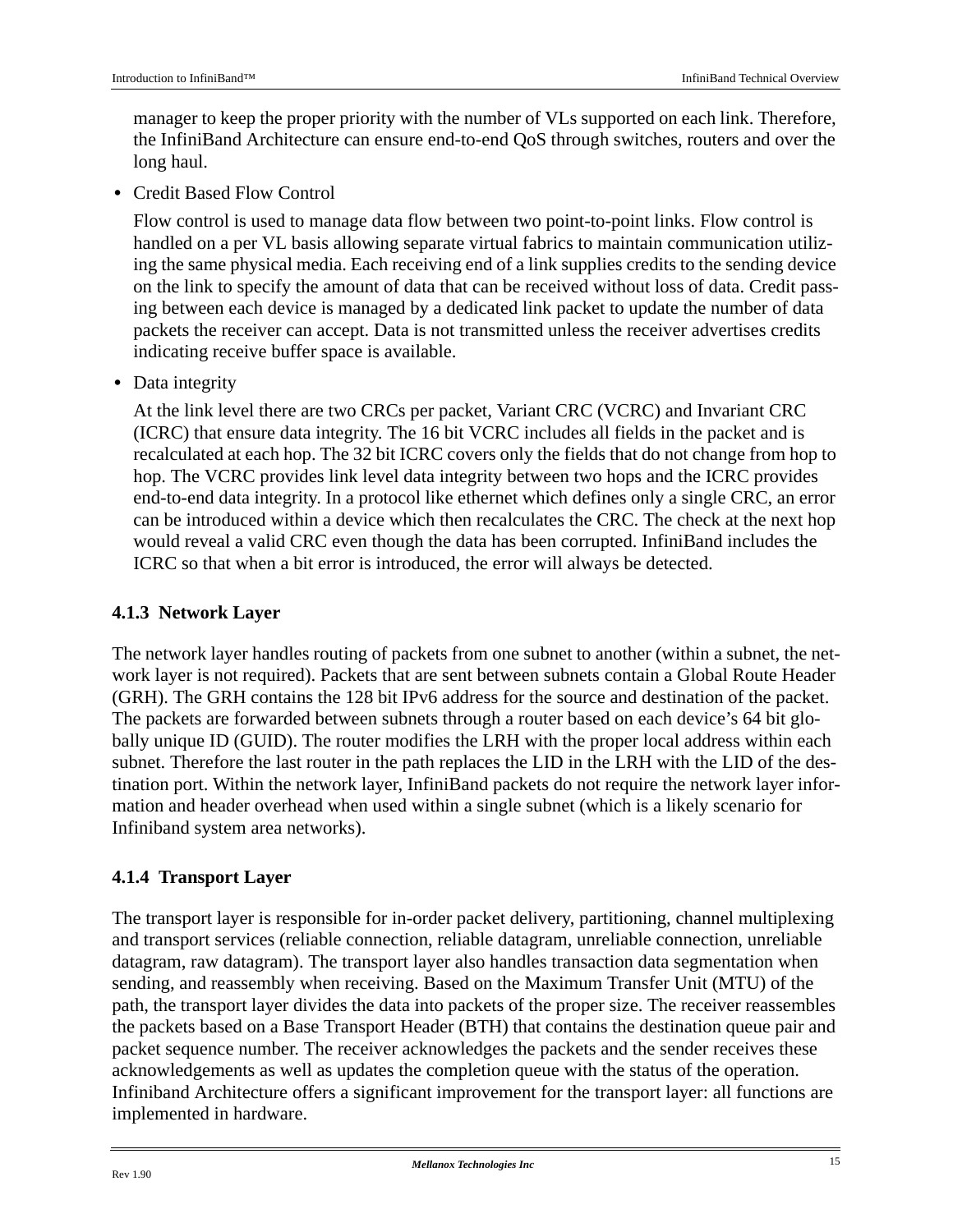| Table 4. Support Services  |                                      |  |
|----------------------------|--------------------------------------|--|
| <b>Class of Service</b>    | <b>Description</b>                   |  |
| <b>Reliable Connection</b> | acknowledged - connection oriented   |  |
| Reliable Datagram          | acknowledged - multiplexed           |  |
| Unreliable Connection      | unacknowledged - connection oriented |  |
| Unreliable Datagram        | unacknowledged - connectionless      |  |
| Raw Datagram               | unacknowledged - connectionless      |  |

<span id="page-15-0"></span>InfiniBand specifies multiple transport services for data reliability. [Table 4, "Support Services"](#page-15-0)  describes each of the supported services. For a given queue pair, one transport level is used.

# **4.2 InfiniBand Elements**

The InfiniBand architecture defines multiple devices for system communication: a channel adapter, switch, router, and a subnet manager. Within a subnet, there must be at least one channel adapter for each endnode and a subnet manager to set up and maintain the link. All channel adapters and switches must contain a Subnet Management Agent (SMA) required for handling communication with the subnet manager.





#### **4.2.1 Channel Adapters**

A channel adapter connects InfiniBand to other devices. There are two types of channel adapters, a Host Channel Adapter (HCA) and a Target Channel Adapter (TCA).

An HCA provides an interface to a host device and supports all software Verbs defined by Infini-Band. Verbs are an abstract representation which defines the required interface between the client software and the functions of the HCA. Verbs do not specify the application programming inter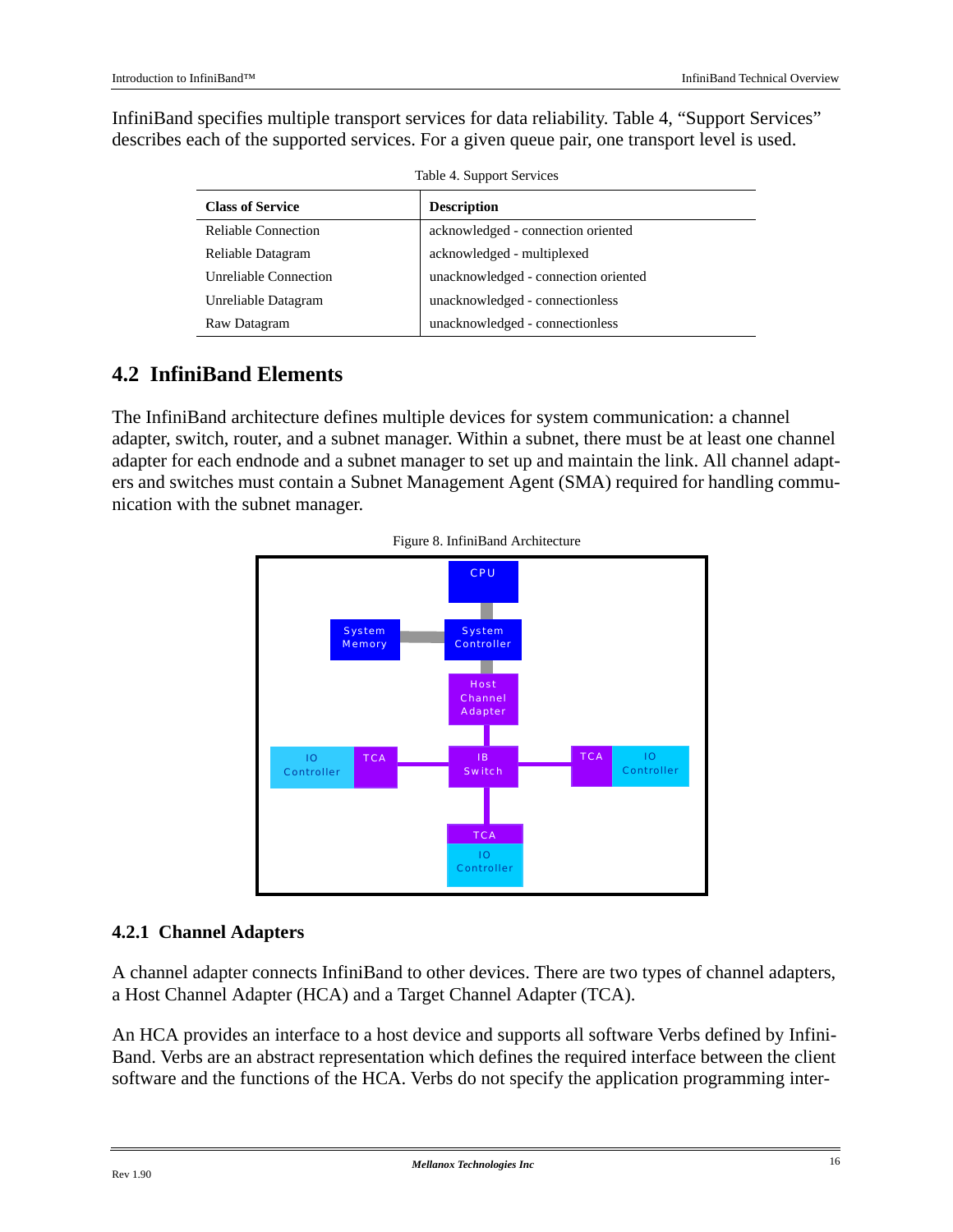face (API) for the operating system, but define the operation for OS vendors to develop a usable API.

A TCA provides the connection to an I/O device from InfiniBand with a subset of HCA features necessary for specific operations of each device.

#### **4.2.2 Switch**

Switches are the fundamental components of an InfiniBand fabric. A switch contains more than one InfiniBand port and forwards packets from one of its port to another based on the LID contained within the layer two Local Route Header. Other than management packets, a switch does not consume or generate packets. Like a channel adapter, switches are required to implement a SMA to respond to Subnet Management Packets. Switches can be configured to forward either unicast packets (to a single location) or multicast packets (addressed to multiple devices).



#### **4.2.3 Router**

InfiniBand routers forward packets from one subnet to another without consuming or generating packets. Unlike a switch, a router reads the Global Route Header to forward the packet based on its IPv6 network layer address. The router rebuilds each packet with the proper LID on the next subnet.

#### **4.2.4 Subnet Manager**

The subnet manager configures the local subnet and ensures its continued operation. There must be at least one subnet manager present in the subnet to manage all switch and router setups and for subnet reconfiguration when a link goes down or a new link comes up. The subnet manager can be within any of the devices on the subnet. The Subnet Manager communicates to devices on the subnet through each dedicated SMA (required by each InfiniBand component).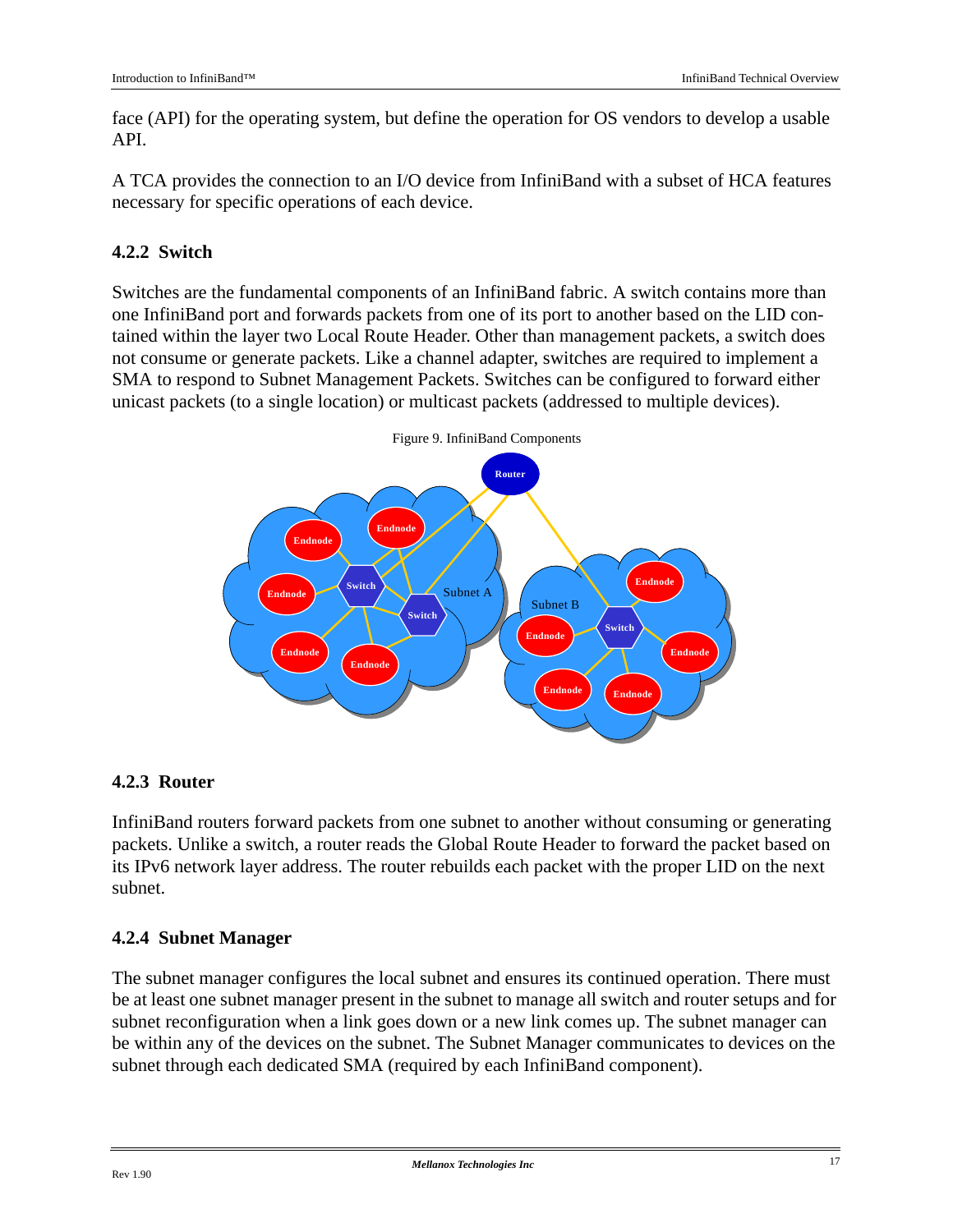There can be multiple subnet managers residing in a subnet as long as only one is active. Nonactive subnet managers (Standby Subnet Managers) keep copies of the active subnet manager's forwarding information and verify that the active subnet manager is operational. If an active subnet manager goes down, a standby subnet manager will take over responsibilities to ensure the fabric does not go down with it.

# **4.3 Management Infrastructure**

The InfiniBand architecture defines two methods of system management for handling all subnet bringup, maintenance, and general service functions associated with the devices in the subnet. Each method has a dedicated queue pair (QP) that is supported by all devices on the subnet to distinguish management traffic from all other traffic.

#### **4.3.1 Subnet Management**

The first method, subnet management, is handled by a Subnet Manager (SM). There must be at least one SM within a subnet to handle configuration and maintenance. These responsibilities include LID assignment, SL to VL mapping, Link bringup and teardown, and Link Failover.

All subnet management uses QP0 and is handled exclusively on a high priority virtual lane (VL15)

to ensure the highest priority within the subnet. Subnet Management Packets (SMPs - pronounced "sumps") are the only packets allowed on QP0 and VL15. This VL uses the Unreliable Datagram transport service and does not follow the same flow control restriction as other VLs on the links. Subnet management information is passed through the subnet ahead of all other traffic on a link.

The subnet manager simplifies the responsibilities of client software by taking all configuration requirements and handling them in the background.

#### **4.3.2 General Services**

The second method defined by InfiniBand is the General Services Interface (GSI). The GSI handles functions such as chassis management, out-of-band I/O operations, and other functions not associated with the subnet manager. These functions do not have the same high priority needs as subnet management, therefore the GSI management packets (GMPs - pronounced "gumps") do not use the high priority virtual lane, VL15. All GSI commands use QP1 and must follow the flow control requirements of other data links.

# **4.4 InfiniBand Support for the Virtual Interface Architecture (VIA)**

The Virtual Interface Architecture is a distributed messaging technology that is both hardware independent and compatible with current network interconnects. The architecture provides an API

*All subnet management uses QP0 and is handled exclusively on a high priority virtual lane (VL15) to ensure the highest priority within the subnet.*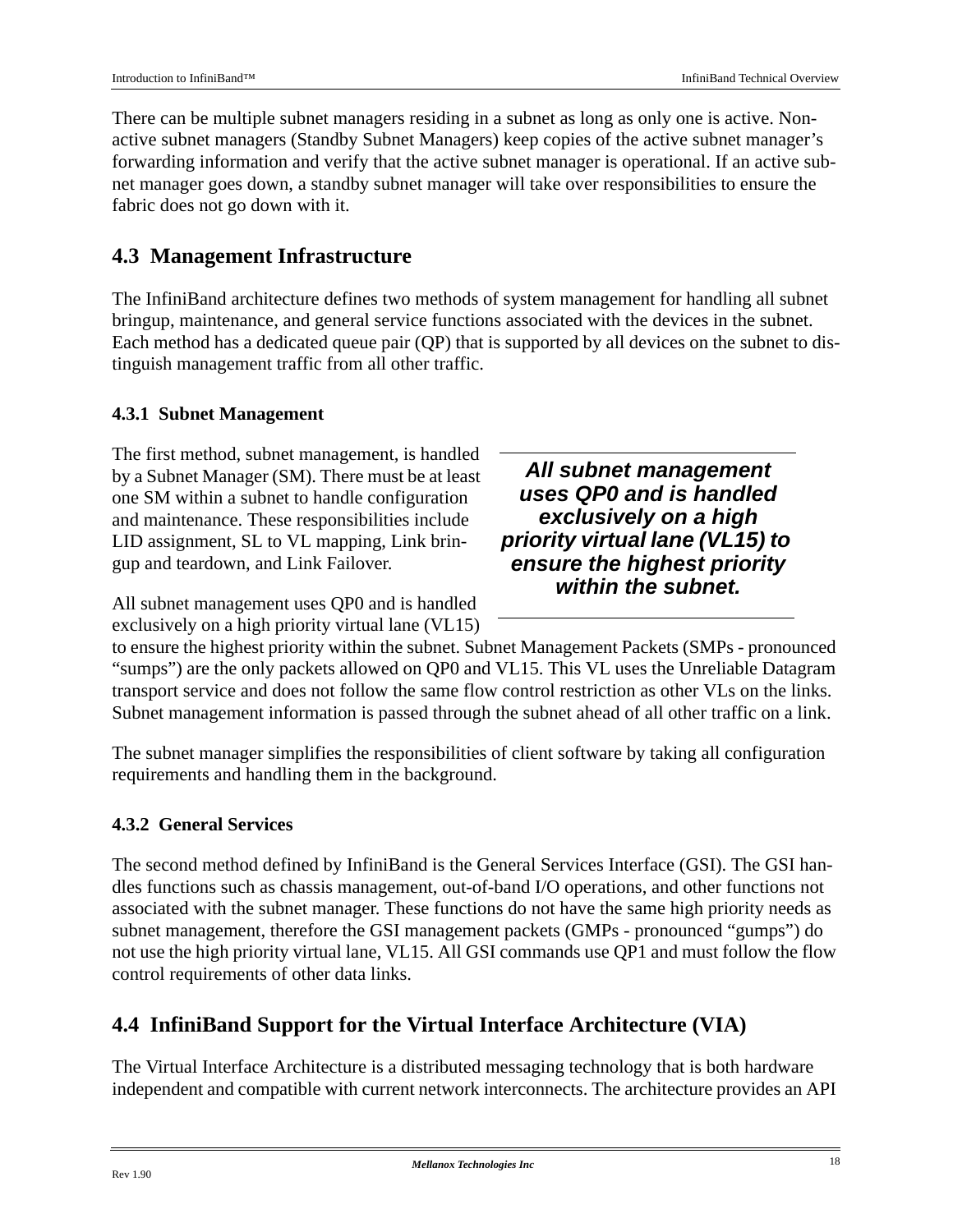that can be utilized to provide high-speed and low-latency communications among peers in clustered applications.

InfiniBand was developed with the VIA architecture in mind. InfiniBand off-loads traffic control from the software client through the use of execution queues. These queues, called work queues, are initiated by the client, and then left for InfiniBand to manage. For each communication channel between devices, a Work Queue Pair (WQP - send and receive queue) is assigned at each end. The client places a transaction into the work queue (Work Queue Entry - WQE, pronounced "wookie"), which is then processed by the channel adapter from the send queue and sent out to the remote device. When the remote device responds, the channel adapter returns status to the client through a completion queue or event.

The client can post multiple WQEs, and the channel adapter's hardware will handle each of the communication requests. The channel adapter then generates a Completion Queue Entry (CQE) to provide status for each WQE in the proper prioritized order. This allows the client to continue with other activities while the transactions are being processed.



Figure 10. InfiniBand Communication Stack

# **4.5 Realizing the Full Potential of Blade Computing**

To fully realize the TCO (total cost of ownership) benefits of blade based server computing the blade technology must deliver at a minimum the following core functions: scalability, fault tolerance, hot swap, QoS, clustering, support for I/O connectivity (both memory and message semantics), reliability, redundancy, active stand-bye for failover, interconnect manageability, and error detection. It is fairly straight forward to understand why the IT Manager would require these attributes in every new server platform that is deployed. As outlined in this paper, all of these attributes are delivered natively within the InfiniBand Architecture and they will truly unleash the full potential that blade computing promises. The white paper, Realizing the Full Potential of Server, Switch & I/O Blades with InfiniBand Architecture, document # 2009WP, explores the attributes and TCO benefits in detail.